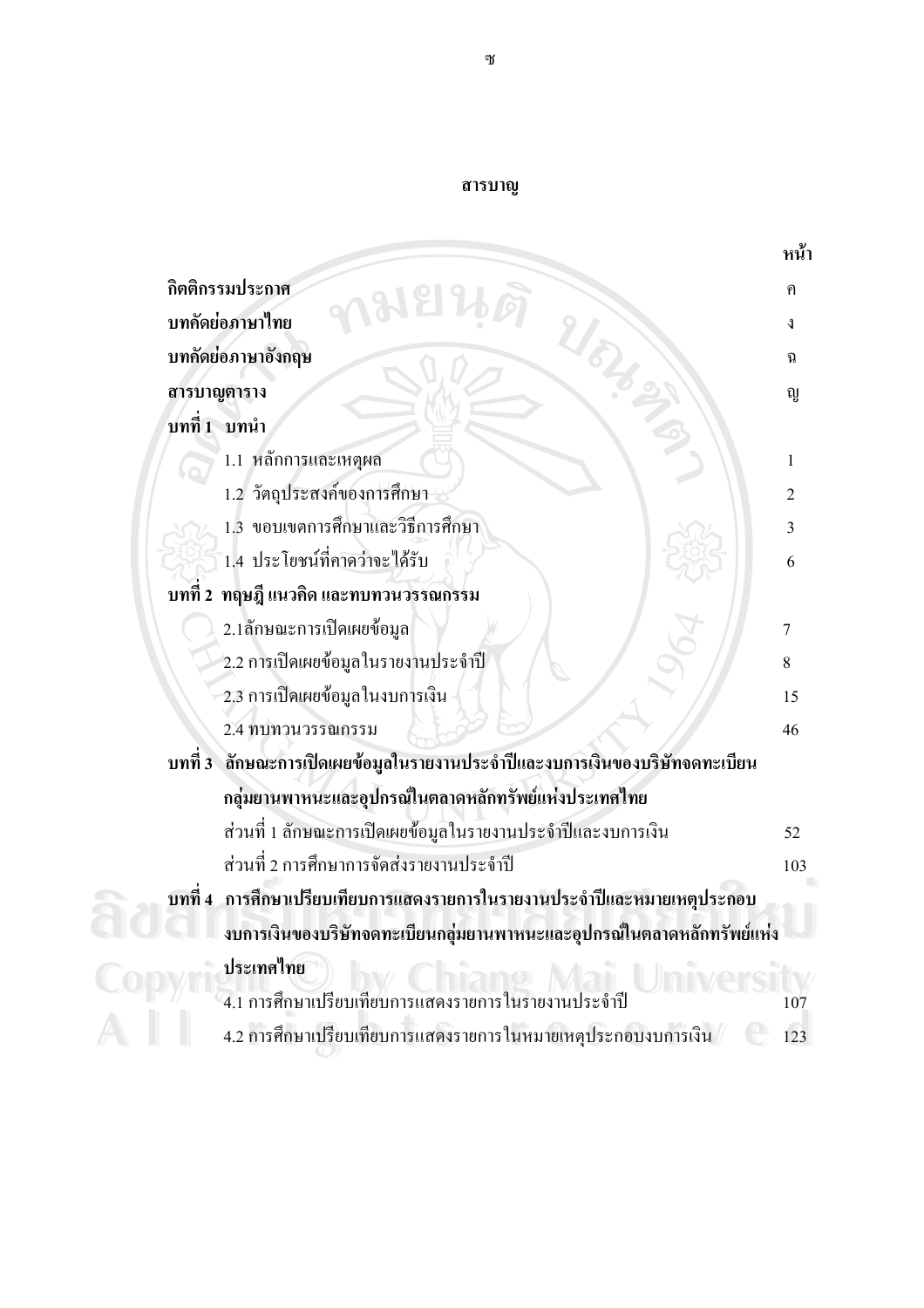## สารบาญ (ต่อ)

|            |                               |                                                              | หน้า |
|------------|-------------------------------|--------------------------------------------------------------|------|
| บทที่ 5    | สรุปผลการศึกษา                |                                                              |      |
|            | 5.1 สรุปผลการศึกษา            |                                                              | 156  |
|            | 5.2 อภิปรายผลการศึกษา         |                                                              | 161  |
|            | 5.3 ข้อสังเกตที่พบจากการศึกษา |                                                              | 164  |
|            | 5.4 ประเด็นศึกษาเพิ่มเติม     |                                                              | 165  |
| บรรณานุกรม |                               |                                                              | 166  |
| ภาคผนวก    |                               |                                                              |      |
|            | ภาคผนวก ก                     | ประกาศตลาดหลักทรัพย์แห่งประเทศไทยเรื่อง แนวทางปฏิบัติ        |      |
|            |                               | เกี่ยวกับการเปิดเผยสารสนเทศของบริษัทจดทะเบียน                | 168  |
|            | ภาคผนวก ข                     | หลักเกณฑ์ เงื่อนไข และวิธีการรายงานการเปิดเผยข้อมูลเกี่ยวกับ |      |
|            |                               | ฐานะการเงินและผลการคำเนินงานของบริษัทที่ออกหลักทรัพย์        | 184  |
|            | ภาคผนวก ค                     | รายการย่อที่ต้องมีในงบการเงินตามมาตรฐานการบัญชี              |      |
|            |                               | ฉบับที่ 35 เรื่อง การนำเสนองบการเงิน                         | 198  |
|            | ภาคผนวก ง                     | รายการย่อที่ต้องมีในงบการเงินตามประกาศกรมทะเบียนการค้า       |      |
|            |                               | กระทรวงพาณิชย์                                               | 206  |
|            |                               |                                                              | 217  |

ลิขสิทธิ์มหาวิทยาลัยเชียงใหม่ **Copyright © by Chiang Mai University** All rights reserved